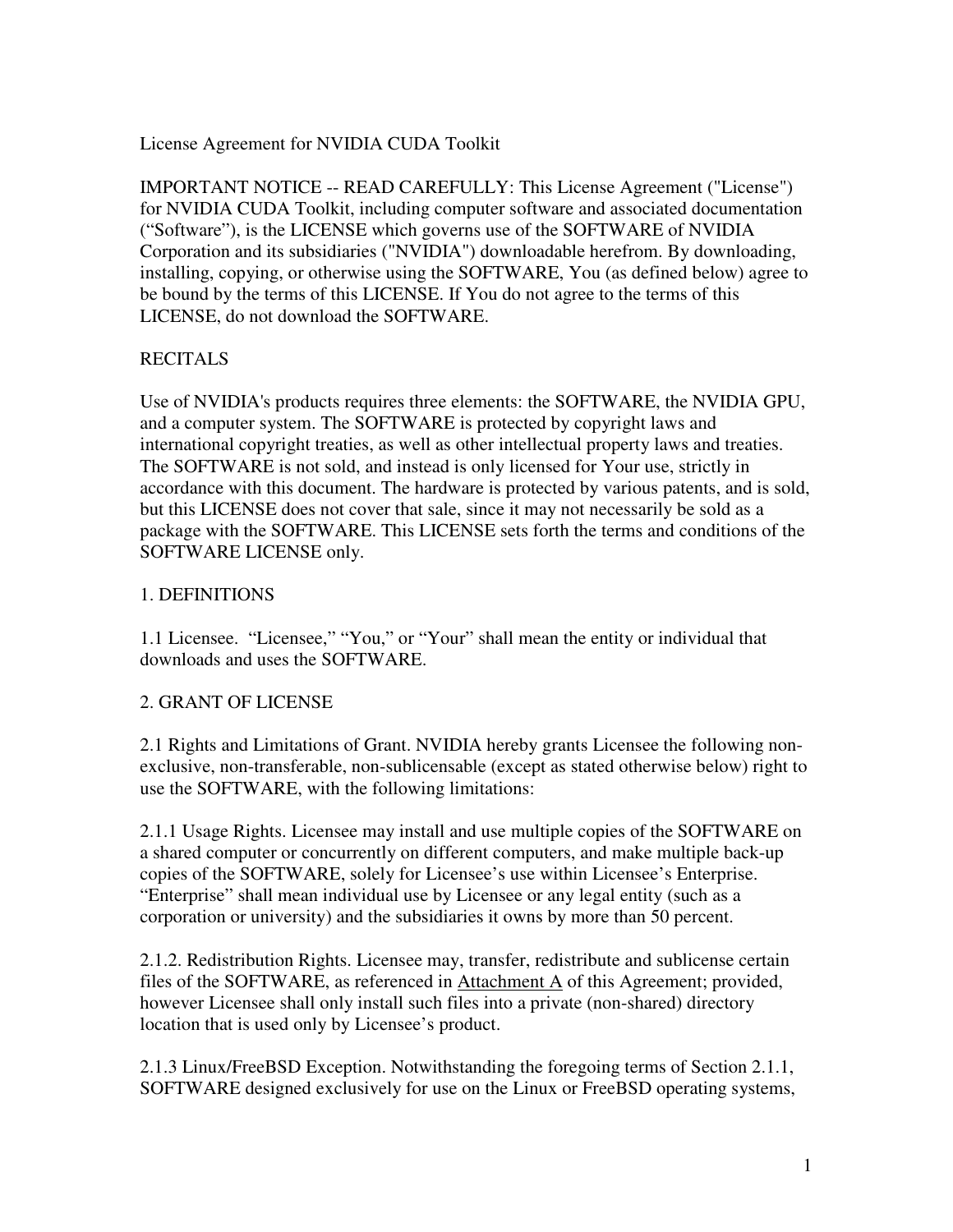or other operating systems derived from the source code to these operating systems, may be copied and redistributed, provided that the binary files thereof are not modified in any way (except for unzipping of compressed files).

## 2.1.4 Limitations.

No Reverse Engineering. Licensee may not reverse engineer, decompile, or disassemble the SOFTWARE, nor attempt in any other manner to obtain the source code.

No Separation of Components. The SOFTWARE is licensed as a single product. Except as authorized in this Agreement, Software component parts of the Software may not be separated for use on more than one computer, nor otherwise used separately from the other parts.

No Rental. Licensee may not rent or lease the SOFTWARE to someone else.

# 3. TERMINATION

This LICENSE will automatically terminate if Licensee fails to comply with any of the terms and conditions hereof. In such event, Licensee must destroy all copies of the SOFTWARE and all of its component parts.

Defensive Suspension. If Licensee commences or participates in any legal proceeding against NVIDIA, then NVIDIA may, in its sole discretion, suspend or terminate all license grants and any other rights provided under this LICENSE during the pendency of such legal proceedings.

# 4. COPYRIGHT

All rights, title, interest and copyrights in and to the SOFTWARE (including but not limited to all images, photographs, animations, video, audio, music, text, and other information incorporated into the SOFTWARE), the accompanying printed materials, and any copies of the SOFTWARE, are owned by NVIDIA, or its suppliers. The SOFTWARE is protected by copyright laws and international treaty provisions. Accordingly, Licensee is required to treat the SOFTWARE like any other copyrighted material, except as otherwise allowed pursuant to this LICENSE and that it may make one copy of the SOFTWARE solely for backup or archive purposes.

RESTRICTED RIGHTS NOTICE. Software has been developed entirely at private expense and is commercial computer software provided with RESTRICTED RIGHTS. Use, duplication or disclosure by the U.S. Government or a U.S. Government subcontractor is subject to the restrictions set forth in the license agreement under which Software was obtained pursuant to DFARS 227.7202-3(a) or as set forth in subparagraphs  $(c)(1)$  and  $(2)$  of the Commercial Computer Software - Restricted Rights clause at FAR 52.227-19, as applicable. Contractor/manufacturer is NVIDIA, 2701 San Tomas Expressway, Santa Clara, CA 95050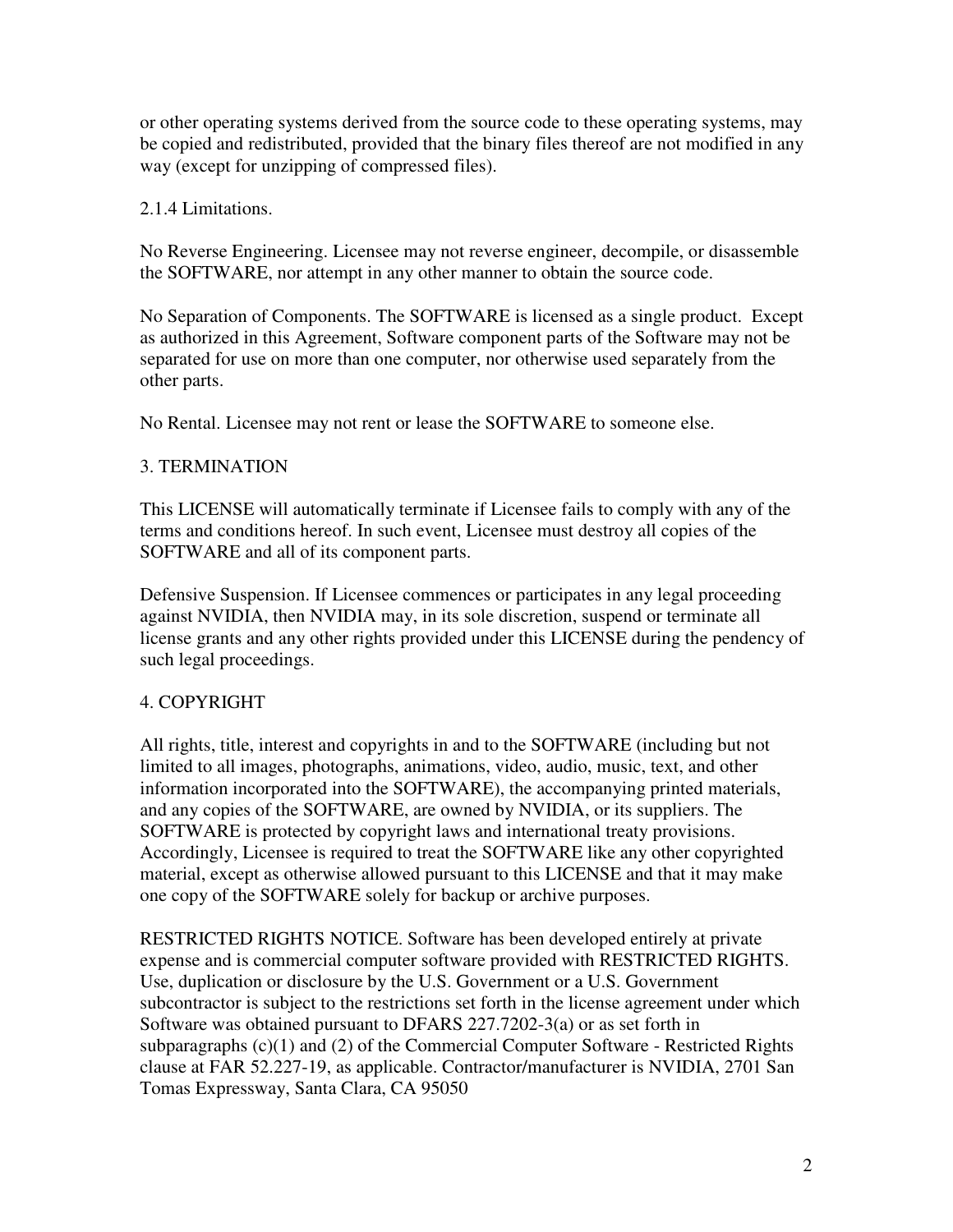### 5. APPLICABLE LAW

This LICENSE shall be deemed to have been made in, and shall be construed pursuant to, the laws of the State of Delaware. The United Nations Convention on Contracts for the International Sale of Goods is specifically disclaimed.

#### 6. DISCLAIMER OF WARRANTIES AND LIMITATION ON LIABILITY

6.1 No Warranties. TO THE MAXIMUM EXTENT PERMITTED BY APPLICABLE LAW, THE SOFTWARE IS PROVIDED "AS IS" AND NVIDIA AND ITS SUPPLIERS DISCLAIM ALL WARRANTIES, EITHER EXPRESS OR IMPLIED, INCLUDING, BUT NOT LIMITED TO, IMPLIED WARRANTIES OF MERCHANTABILITY AND FITNESS FOR A PARTICULAR PURPOSE.

6.2 No Liability for Consequential Damages. TO THE MAXIMUM EXTENT PERMITTED BY APPLICABLE LAW, IN NO EVENT SHALL NVIDIA OR ITS SUPPLIERS BE LIABLE FOR ANY SPECIAL, INCIDENTAL, INDIRECT, OR CONSEQUENTIAL DAMAGES WHATSOEVER (INCLUDING, WITHOUT LIMITATION, DAMAGES FOR LOSS OF BUSINESS PROFITS, BUSINESS INTERRUPTION, LOSS OF BUSINESS INFORMATION, OR ANY OTHER PECUNIARY LOSS) ARISING OUT OF THE USE OF OR INABILITY TO USE THE SOFTWARE, EVEN IF NVIDIA HAS BEEN ADVISED OF THE POSSIBILITY OF SUCH DAMAGES.

6.3 No Support. NVIDIA has no obligation to support or to provide any updates of the Software.

## 7. MISCELLANEOUS

7.1 Feedback. In the event Licensee contacts NVIDIA to request Feedback (as defined below) on how to design, implement, or optimize Licensee's product for use with the SOFTWARE, the following terms and conditions apply the Feedback:

1. Exchange of Feedback. Both parties agree that neither party has an obligation to give the other party any suggestions, comments or other feedback, whether verbally or in code form ("Feedback"), relating to (i) the SOFTWARE; (ii) Licensee's products; (iii) Licensee's use of the SOFTWARE; or (iv) optimization of Licensee's product with the SOFTWARE. In the event either party provides Feedback to the other party, the party receiving the Feedback may use and include any Feedback that the other party voluntarily provides to improve the (i) SOFTWARE or other related NVIDIA technologies, respectively for the benefit of NVIDIA; or (ii) Licensee's product or other related Licensee technologies, respectively for the benefit of Licensee. Accordingly, if either party provides Feedback to the other party, both parties agree that the other party and its respective licensees may freely use, reproduce, license, distribute, and otherwise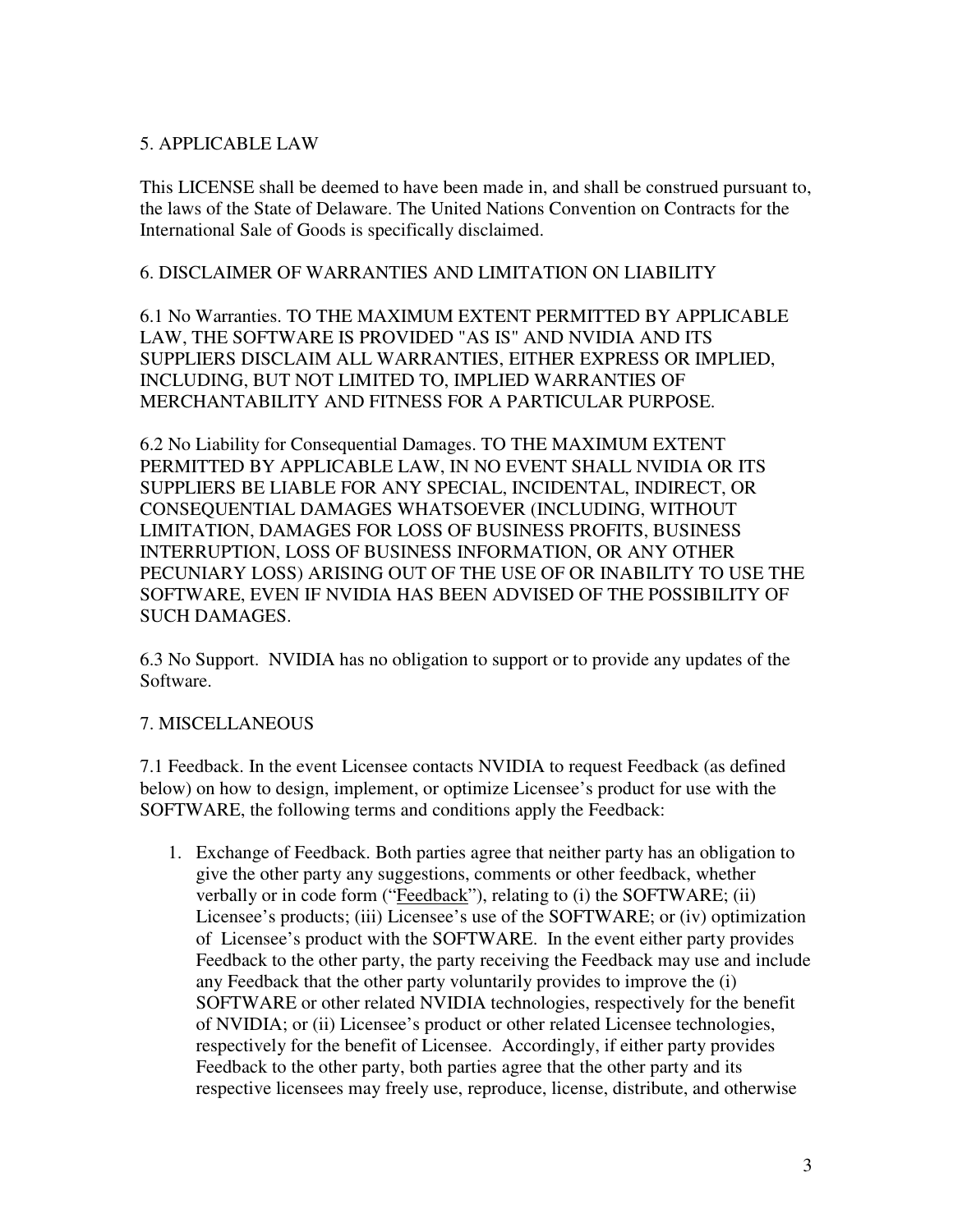commercialize the Feedback in the (i) SOFTWARE or other related technologies; or (ii) Licensee's products or other related technologies, respectively, without the payment of any royalties or fees.

- 2. Residual Rights. Licensee agrees that NVIDIA shall be free to use any general knowledge, skills and experience, (including, but not limited to, ideas, concepts, know-how, or techniques) ("Residuals"), contained in the (i) Feedback provided by Licensee to NVIDIA; (ii) Licensee's products shared or disclosed to NVIDIA in connection with the Feedback; or (c) Licensee's confidential information voluntarily provided to NVIDIA in connection with the Feedback, which are retained in the memories of NVIDIA's employees, agents, or contractors who have had access to such (i) Feedback provided by Licensee to NVIDIA; (ii) Licensee's products; or (c) Licensee's confidential information voluntarily provided to NVIDIA, in connection with the Feedback. Subject to the terms and conditions of this Agreement, NVIDIA's employees, agents, or contractors shall not be prevented from using Residuals as part of such employee's, agent's or contractor's general knowledge, skills, experience, talent, and/or expertise. NVIDIA shall not have any obligation to limit or restrict the assignment of such employees, agents or contractors or to pay royalties for any work resulting from the use of Residuals.
- 3. Disclaimer of Warranty. FEEDBACK FROM EITHER PARTY IS PROVIDED FOR THE OTHER PARTY'S USE "AS IS" AND BOTH PARTIES DISCLAIM ALL WARRANTIES, EXPRESS, IMPLIED AND STATUTORY INCLUDING, WITHOUT LIMITATION, THE IMPLIED WARRANTIES OF MERCHANTABILITY AND FITNESS FOR A PARTICULAR PURPOSE. BOTH PARTIES DO NOT REPRESENT OR WARRANT THAT THE FEEDBACK WILL MEET THE OTHER PARTY'S REQUIREMENTS OR THAT THE OPERATION OR IMPLEMENTATION OF THE FEEDBACK WILL BE UNINTERRUPTED OR ERROR-FREE.
- 4. No Liability for Consequential Damages. TO THE MAXIMUM EXTENT PERMITTED BY APPLICABLE LAW, IN NO EVENT SHALL EITHER PARTY OR ITS SUPPLIERS BE LIABLE FOR ANY SPECIAL, INCIDENTAL, INDIRECT, OR CONSEQUENTIAL DAMAGES WHATSOEVER (INCLUDING, WITHOUT LIMITATION, DAMAGES FOR LOSS OF BUSINESS PROFITS, BUSINESS INTERRUPTION, LOSS OF BUSINESS INFORMATION, OR ANY OTHER PECUNIARY LOSS) ARISING OUT OF THE USE OF OR INABILITY TO USE THE FEEDBACK, EVEN IF THE OTHER PARTY HAS BEEN ADVISED OF THE POSSIBILITY OF SUCH DAMAGES.
- 5. Freedom of Action. Licensee agrees that this Agreement is nonexclusive and NVIDIA may currently or in the future be developing software, other technology or confidential information internally, or receiving confidential information from other parties that maybe similar to the Feedback and Licensee's confidential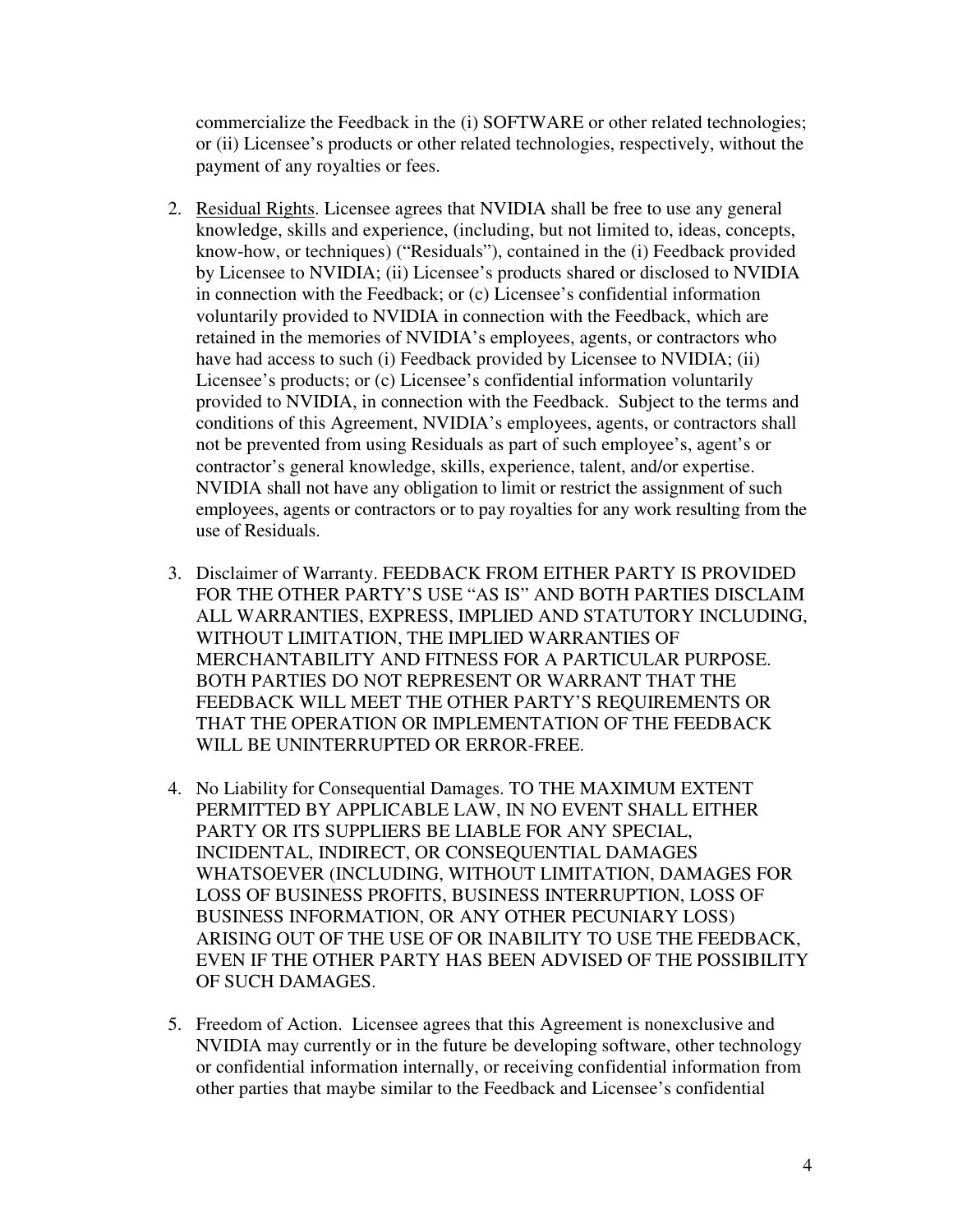information (as provided in Section 7.1.2 above), which may be provided to NVIDIA in connection with Feedback by Licensee. Accordingly, Licensee agrees that nothing in this Agreement will be construed as a representation or inference that NVIDIA will not develop, design, manufacture, acquire, market products, or have products developed, designed, manufactured, acquired, or marketed for NVIDIA, that compete with the Licensee's products or confidential information.

6. No Implied Licenses. Under no circumstances should anything in this Agreement be construed as NVIDIA granting by implication, estoppel or otherwise, (i) a license to any NVIDIA product or technology other than the SOFTWARE; or (ii) any additional license rights for the SOFTWARE other than the licenses expressly granted in this Agreement.

7.2 If any provision of this LICENSE is inconsistent with, or cannot be fully enforced under, the law, such provision will be construed as limited to the extent necessary to be consistent with and fully enforceable under the law. This LICENSE is the final, complete and exclusive agreement between the parties relating to the subject matter hereof, and supersedes all prior or contemporaneous understandings and agreements relating to such subject matter, whether oral or written. This LICENSE may only be modified in writing signed by an authorized officer of NVIDIA. Licensee agrees that it will not ship, transfer or export the SOFTWARE into any country, or use the SOFTWARE in any manner, prohibited by the United States Bureau of Industry and Security or any export laws, restrictions or regulations.